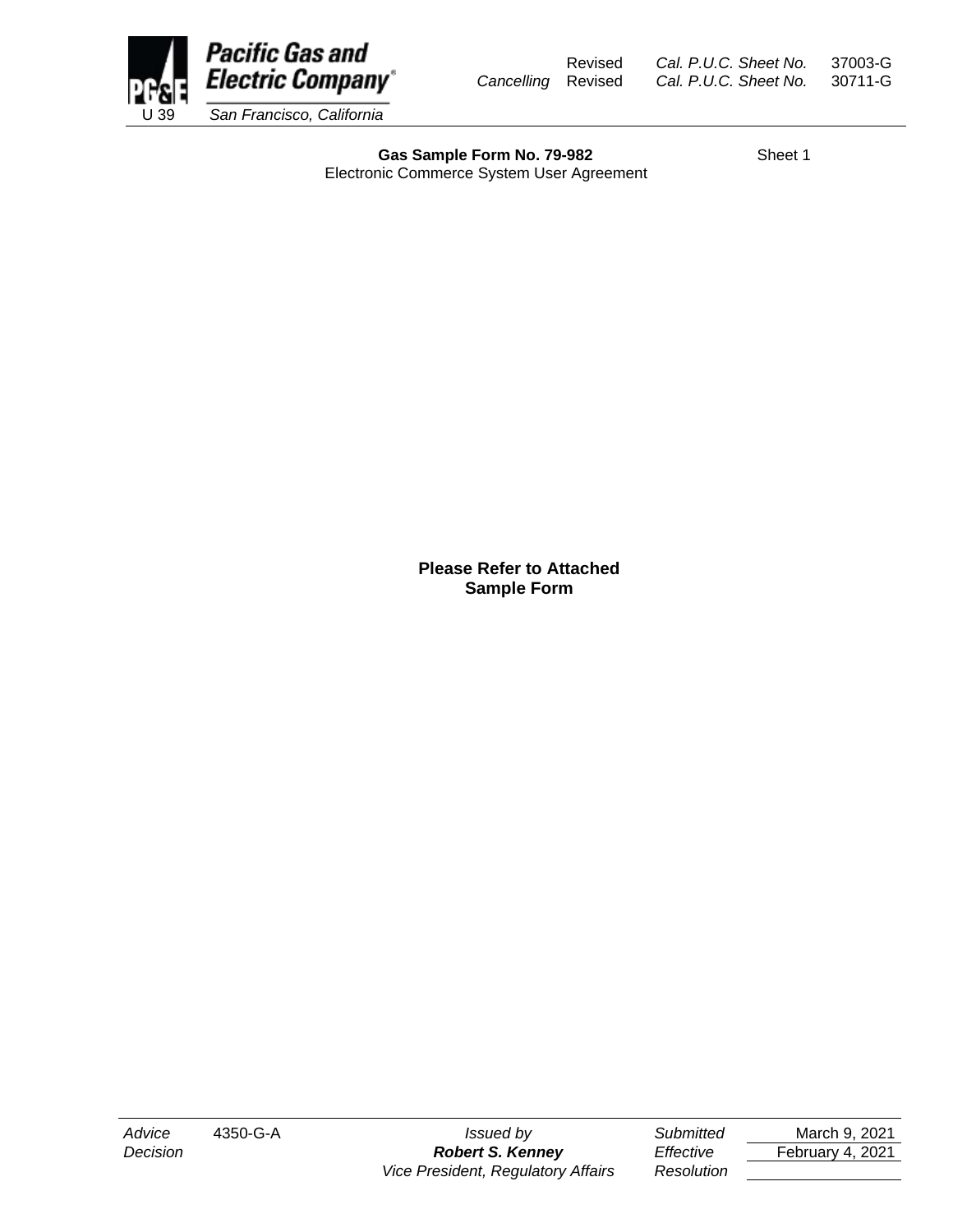

This agreement ("Agreement") is between Pacific Gas and Electric Company ("PG&E"), and the party identified below (hereafter "User").

**WHEREAS,** PG&E has established an electronic commerce system and one or more Web sites or other Internet-based electronic transaction and scheduling facilities (and may establish additional such facilities). (The electronic commerce system, Web site(s) and facilities are referred to herein collectively as the "ECS.") Included in the ECS is the capability to do the following transactions: enter into a Gas Transmission Service Agreement ("GTSA") and Exhibits thereto; enter into a Noncore Balancing Aggregation Agreement ("NBAA"); conduct natural gas pipeline related business, and trade on the California Gas Transmission (CGT) Trading Platform, including without limitation: (i) obtaining natural gas transportation, storage, parking and lending services provided pursuant to a GTSA on the PG&E natural gas pipeline system (collectively "Service Transactions"); (ii) scheduling of such services ("Scheduling Transactions"); (iii) trading of natural gas imbalances; and (iv) on-line accessing of pipeline related information. (The Service Transactions and Scheduling Transactions are also collectively referred to herein as "Transactions.")

**WHEREAS,** User desires to access and use the ECS; and PG&E is willing to provide such access subject to the terms and conditions set forth herein.

**NOW THEREFORE,** for consideration, the receipt and adequacy of which are hereby acknowledged, the parties intending to be legally bound agree as follows:

#### **1. ACCESS AND USE CONDITIONS**

After execution of this Agreement, and subject to its terms and conditions, PG&E agrees to provide User with on-line access to the ECS, and User understands and agrees to the following:

- 1.1. User shall complete and execute the "Access Request Form," Exhibit B (Form 79-982- B), identifying authorized employees or agents of User, designated by User to access and use the ECS and execute transactions on behalf of User. PG&E will issue to User an identification code ("User ID") for each of User's employees and agents identified on the Access Request form, to enable User to access and use the ECS. Any and all use and/or access of the ECS with any of the User IDs issued to User shall be deemed and construed to be use or access by User. User shall strictly limit the use of the User IDs to those employees and agents of User who are identified on the Access Request form. User shall immediately notify PG&E when an individual identified on the Access Request form ceases to be authorized by User to use his or her User ID.
- 1.2. User shall take all measures to maintain the confidentiality of the User IDs and of all passwords used to access the ECS ("Passwords"). User shall be solely responsible for the assignment, security and use of the User IDs and Passwords and the control and monitoring of such use. PG&E shall have no responsibility for any of the foregoing and no liability for or arising from the use of the User IDs or Passwords by anyone. User

<sup>†</sup> Information collected on this form is used in accordance with PG&E's Privacy Policy. Page 1 of 10 The Privacy Policy is available at pge.com/privacy.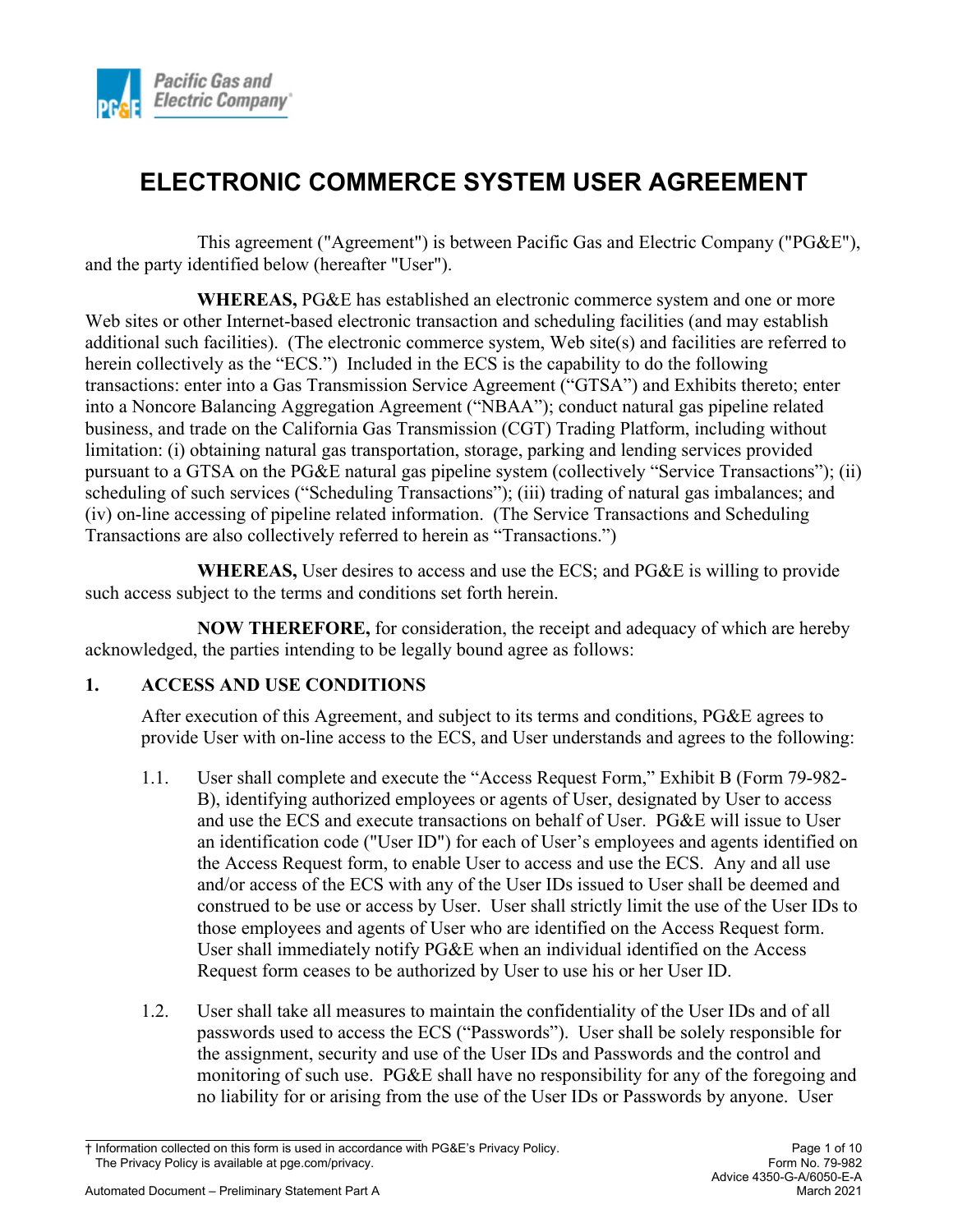shall be solely responsible and liable for any and all acts and omissions with respect to access or use of the ECS by anyone using the User IDs, including, but not limited to, the execution of Transactions.

- 1.3. User agrees to indemnify and hold PG&E harmless from and against all damages, losses, and liabilities arising out of or in connection with any breach of confidentiality, misuse or unauthorized use of any User ID issued by PG&E to User, regardless of whether User has notified PG&E as required by paragraph 1.1 above.
- 1.4. User will access and use the ECS (including, but not limited to, execution of Transactions) solely for its own internal business purposes and in accordance with the terms and conditions of this Agreement, any procedures established by PG&E with respect to the access or use of the ECS and any other terms and conditions specified or referred to on the ECS from time to time. User understands and agrees that User's use of the ECS may be limited or modified by the terms of licenses or other agreements between PG&E and third parties. User further agrees that PG&E may modify or limit the use of the ECS at any time and without notice. PG&E may, in its sole discretion, terminate, restrict, or suspend User's access to and use of the ECS.
- 1.5. User acknowledges that use of the ECS by User involves transmission over the worldwide communications network or Internet of proprietary, confidential and/or time sensitive information of User. User understands the risks associated with the transmission of such information by User over the worldwide communications network or Internet. User agrees that PG&E shall not be liable or responsible in any way to User for any losses, damages, claims, costs, expenses or other obligations arising out of or relating to any delay in transmission, disclosure or use of such information or data transmitted over the worldwide communications network or Internet. User further acknowledges and agrees that User is solely responsible for the accuracy of all information and data that User transmits to PG&E, and PG&E shall not be responsible or liable for any such inaccuracies or their effects.
- 1.6. User further agrees that PG&E shall not be responsible for delays in sending or receiving User's transmissions or data, for unauthorized access to or alteration of User's transmissions or data, any transmission, information or data sent or received or not sent or received, or any Transactions entered into or through the ECS. User specifically agrees that PG&E is not responsible or liable for any threatening, defamatory, obscene, offensive or illegal content or conduct of any other party or any infringement of any other party's rights, including intellectual property rights.
- 1.7. User understands and agrees that (i) User is solely responsible for acquiring and ensuring that it possesses sufficient Internet access speed capability to adequately conduct business on the ECS, and (ii) User shall be solely responsible for all costs associated with its accessing and using the ECS.
- 1.8. User acknowledges and consents that PG&E, as the ECS operator, shall have access to and the right to review, to the fullest extent allowed by law, files and other communications of any sort on the ECS whether or not such communications are designated as private or confidential.

Automated Document – Preliminary Statement Part A Page 2 of 10

Form No. 79-982 Advice 4350-G-A/6050-E-A March 2021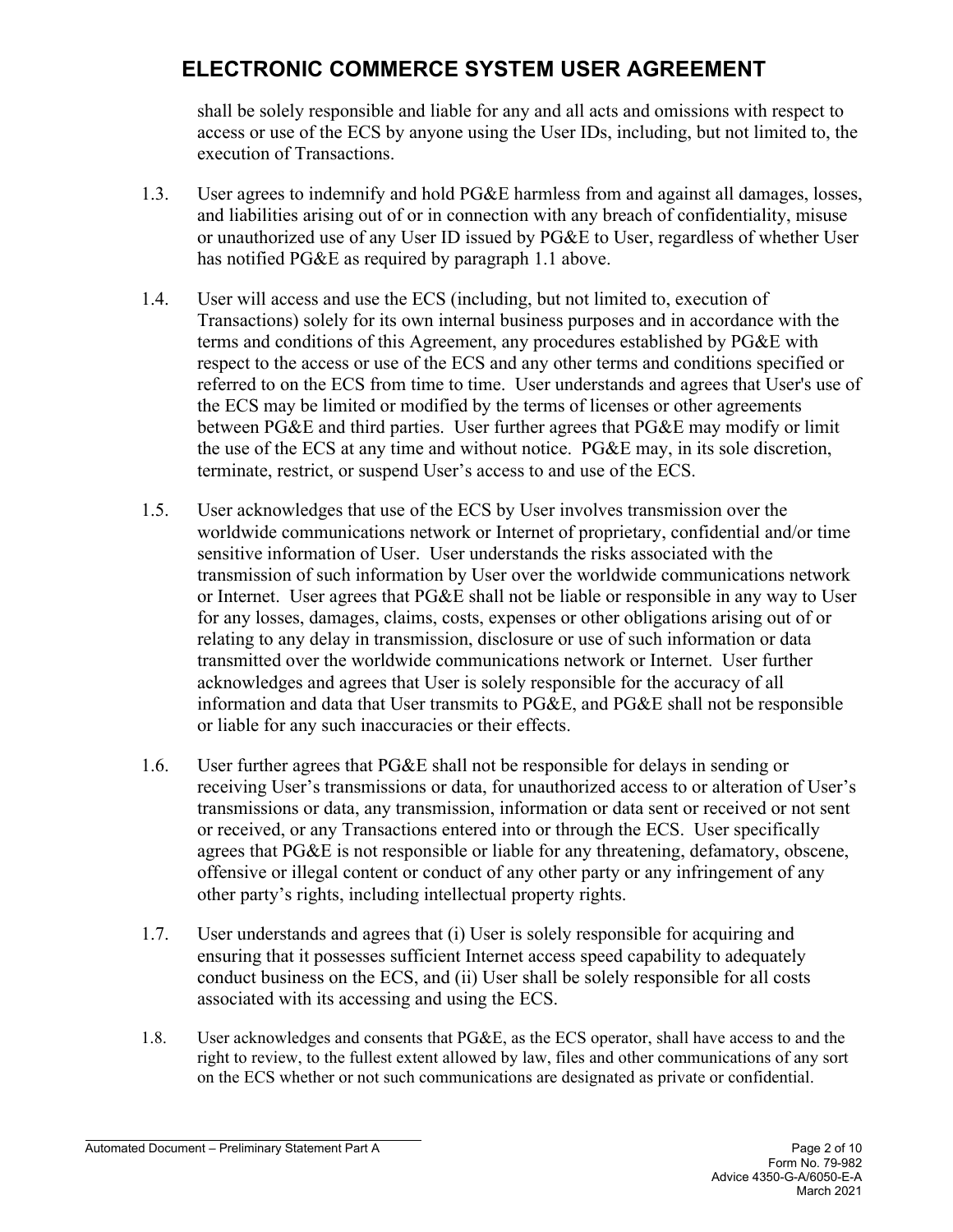### **2. BINDING CONTRACTS**

User acknowledges that by using the ECS, it may enter into binding contracts with PG&E and with third parties. User agrees that (i) any and all access or use of the ECS using the User IDs will be governed by this Agreement; (ii) any nomination or offer placed, any contract terms, conditions or exhibits accepted or confirmed, and any Transaction executed on the ECS will be deemed to be "in writing;" to have been "signed," or be an "executed" writing; and (iii) accepting or entering into a Transaction by using the ECS, as it now exists or may in the future be modified, and subject to applicable tariffs, shall constitute a written contract (a "Contract"). Without limitation of the foregoing, User agrees that it will be bound by any and all contract terms and conditions, including, but not limited to, the GTSA and NBAA, and by any and all nominations, offer, trades, or other Transactions executed, accepted or confirmed on the ECS through a "click" agreement by any individual using the User ID. By executing this Agreement, User agrees that it adopts as User's signature any such "click agreement," defined for purposes of this Agreement as "clicking" on the designated space on the ECS (or other action on the ECS specified by PG&E), and such "click agreement" will, together with this Agreement, constitute an executed writing. User agrees to waive any Statute of Frauds defense to the enforceability of any Contract arising from use of the ECS. User agrees and warrants that any employee or agent of User using the ECS shall have all necessary power and authority to use the ECS and enter into Transactions as herein provided. User warrants for itself and its successors and assigns that for each Transaction that User may enter into by using the ECS, User shall have all right, title, power and authority necessary to honor that Contract.

2.1. User and PG&E agree that this Article 2 is intended to benefit other users accessing the ECS, and that such other users are third party beneficiaries of this Article 2. User and PG&E do not intend hereby that other users are or will be third party beneficiaries of any other provisions of this Agreement.

### **3. APPLICABLE TARIFFS, TERMS AND CONDITIONS**

User agrees that it shall be bound by all the terms and conditions of this Agreement, the terms and conditions accepted on the ECS by a click agreement in accordance with Article 2 above, as well as any and all applicable tariffs currently in effect for PG&E as approved by the California Public Utilities Commission ("CPUC") and/or the Federal Energy Regulatory Commission ("FERC"), or which may hereafter be implemented, and all amendments thereof. Such tariffs are matters of public record, which User represents that it has reviewed and will review in the future.

This agreement at all times shall be subject to such modifications as the CPUC may direct from time to time in the exercise of its jurisdiction.

#### **4. TRANSACTIONS AND CONFIRMATIONS**

- 4.1. After User has received the User ID(s) and has executed the applicable contracts (and subject to applicable tariffs), User may enter into Transactions, including service elections under a GTSA executed by User ("User GTSA"), as follows:
	- 4.1.1. **GTSA Service Elections**: User shall enter into Transactions, i.e., elect services under User's GTSA, including Gold Coast Transportation Services, Golden Gate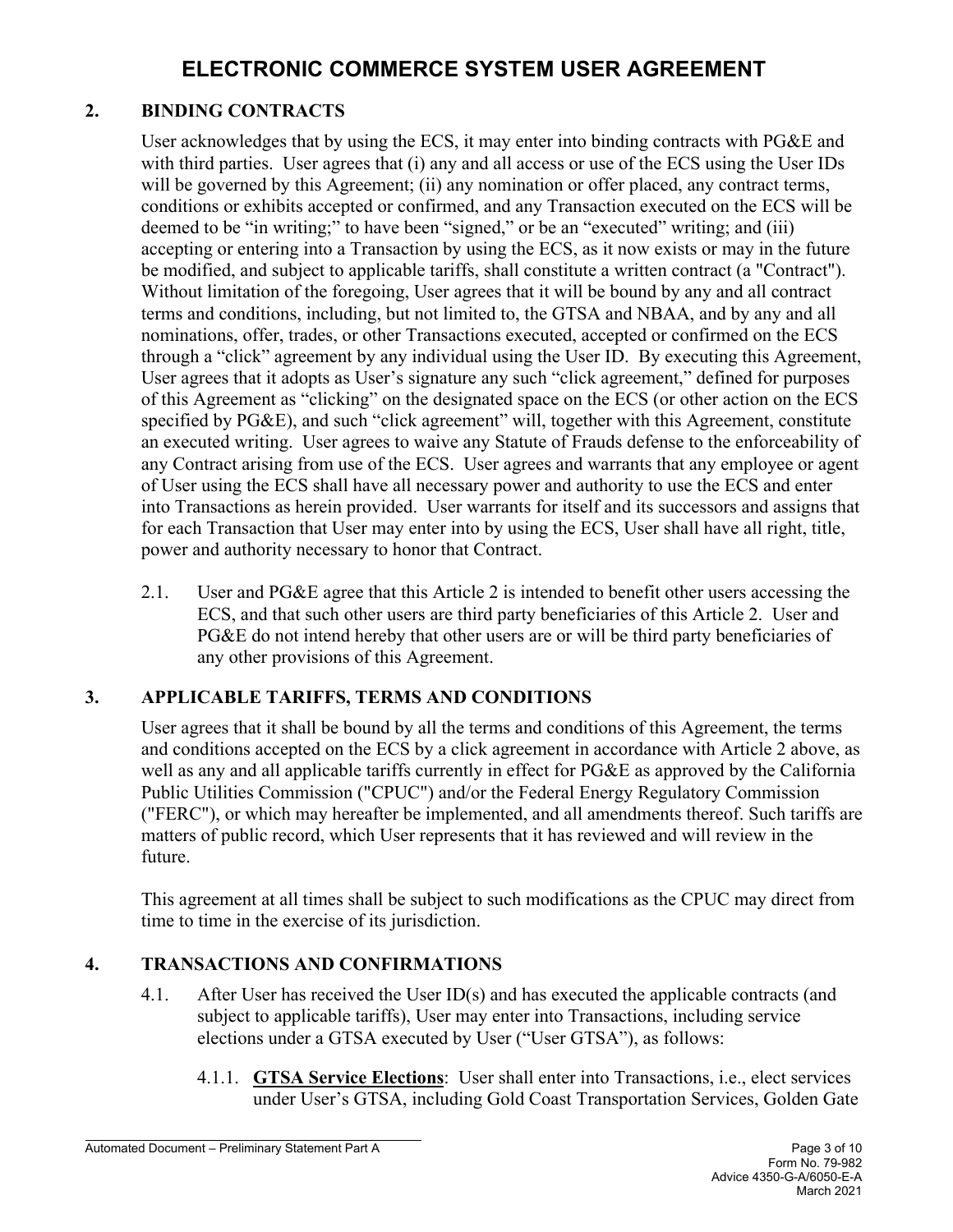Market Center Services, and Storage Services, and PG&E may accept and authorize such service elections, by following the procedures set forth in paragraph 4.1.2 of this Agreement. Such procedures in paragraph 4.1.2 shall be used instead of the procedures set forth in the User GTSA providing that a service election shall be entered into through, and evidenced by, a "hard copy" of Exhibits A through K (Form No. 79-866), or any one of them; and providing for a written signature by User and countersignature by PG&E to such Exhibits A through K.

4.1.2. **Service Transactions**: User may telephone a PG&E CGT Representative to enter into a Service Transaction.

PG&E may accept or reject User's offer or order in PG&E's sole discretion. Service Transactions shall be deemed executed at the time that PG&E first signifies its acceptance of User's offer or order, which in most instances will occur when User enters into a Transaction with PG&E orally by telephone, as documented by an audio recording. The audio recording of Transactions between User and PG&E shall constitute evidence of such Transactions, and User hereby consents to the recording of all Transactions between User and PG&E.

After User and PG&E have entered into a Service Transaction orally by telephone, PG&E will provide notice to User by e-mail that an electronic exhibit confirming the specific business terms of that Service Transaction are posted on the ECS (the "Electronic Exhibit"). The terms of the Electronic Exhibit shall be valid and binding on User, unless User deems any of the terms of the Electronic Exhibit to be stated incorrectly and notifies PG&E of the incorrect term(s) as soon as possible but no later than within five (5) business days (the "Response Period") following receipt of the e-mail notice. If PG&E and User disagree as to the correct terms of the Electronic Exhibit, the audio recording of the Transaction shall prevail and shall constitute evidence of the Transaction and its terms. If the term or terms in dispute cannot be determined from such recording, and the parties do not resolve the dispute within two (2) business days, the Transaction shall be deemed void. Notwithstanding the foregoing, if User does not notify PG&E of an error in the Exhibit within the Response Period, or if User nominates, takes delivery, or performs any other act indicating performance of or under the Service Transaction, the Electronic Exhibit shall be deemed confirmed by User, absent an obvious error in the Electronic Exhibit.

- 4.1.3. Scheduling Transactions: After User has executed any necessary Service Transactions, User may submit nominations for transportation, parking, lending, storage and other services, on-line, using the ECS.
- 4.1.4. Imbalance Trading: User may utilize the ECS, subject to the terms, conditions, and limitations of this Agreement, to confirm a trade, or to confirm a trade with another User, of operating or cumulative imbalances, as those are defined and specified in PG&E's CPUC-approved rate Schedule G-BAL. User acknowledges that such trades do not involve PG&E as a party to the trade. User agrees that it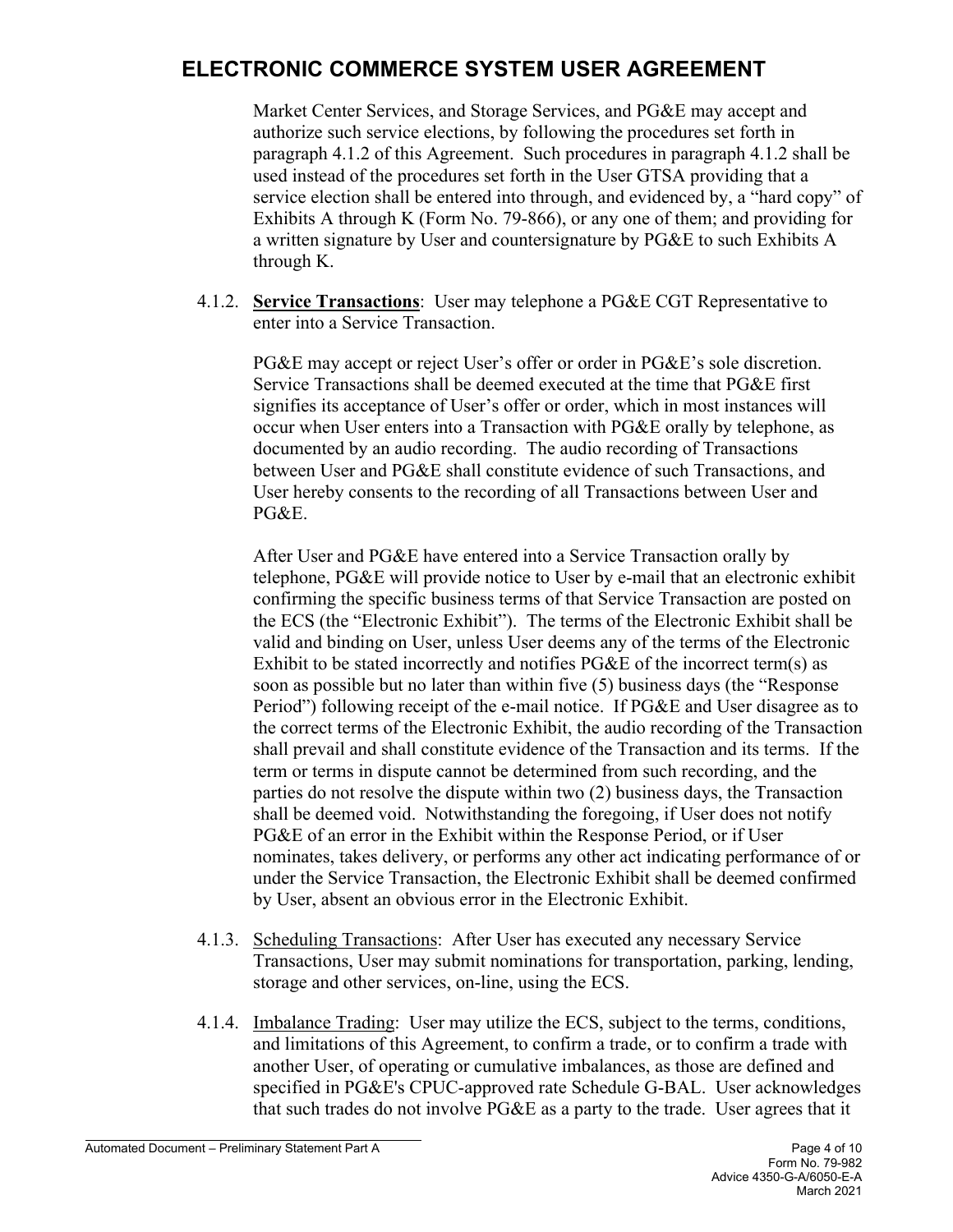may enter into such trades as set forth in Schedule G-BAL and may utilize the ECS to confirm the trade and to notify PG&E of the trade, provided, however, that User strictly follows the protocols, directions and rules for confirming trades as set forth in the ECS.

#### **5. FEES AND TERMS OF PAYMENT**

- 5.1. User understands that initially (and subject to the provisions of this Article 5) PG&E is making access to the ECS available to User for no direct charge, except for telephone access charges and any Internet access fees, which shall be and remain User's responsibility.
- 5.2. PG&E reserves the right to initiate and/or modify fees for the use of the ECS, subject to Commission approval. User has the right to discontinue use of the ECS at that time or continue using the ECS subject to such fees.

### **6. TITLE AND RIGHTS TO ECS, INFORMATION AND SERVICES**

- 6.1. User acknowledges that PG&E and its licensors are the owners of all intellectual property rights in and to the ECS, the software used in connection therewith, and all information contained thereon or related thereto, and User shall have no right, title, or interest in any of these.
- 6.2. User shall not copy, reverse-engineer, modify, or otherwise manipulate, or make available to any other party, all or any portion of the ECS or any software or information provided or accessed in connection with the ECS.
- 6.3. PG&E shall have the right to modify the ECS, User IDs, software, or communication access, and to terminate access to any or all of these, at any time. In the event of such a termination or modification, or termination of this Agreement pursuant to Article 7 below, PG&E shall not be liable for any costs, losses or damages, including, but not limited to, lost profits or revenues.

### **7. TERMINATION**

- 7.1. This Agreement shall become effective on the date of its execution by PG&E and shall remain in effect until terminated as provided herein.
- 7.2. Either party may terminate this Agreement at its sole discretion by giving the other party at least thirty (30) days prior written notice.
- 7.3. PG&E may terminate this Agreement immediately if User breaches this Agreement and does not cure the breach within fourteen (14) days of receipt of a written notice from PG&E, or if User fails to pay any required charges when due, fails to meet PG&E's applicable credit requirements, or fails to comply with the provisions of any tariff or any other contract entered into in connection with the ECS or this Agreement.
- 7.4. Upon the termination of this Agreement, PG&E will terminate User's access to the ECS and User shall discontinue using the software manuals, and other items ("Property" of

Automated Document – Preliminary Statement Part A **Page 5 of 10** Page 5 of 10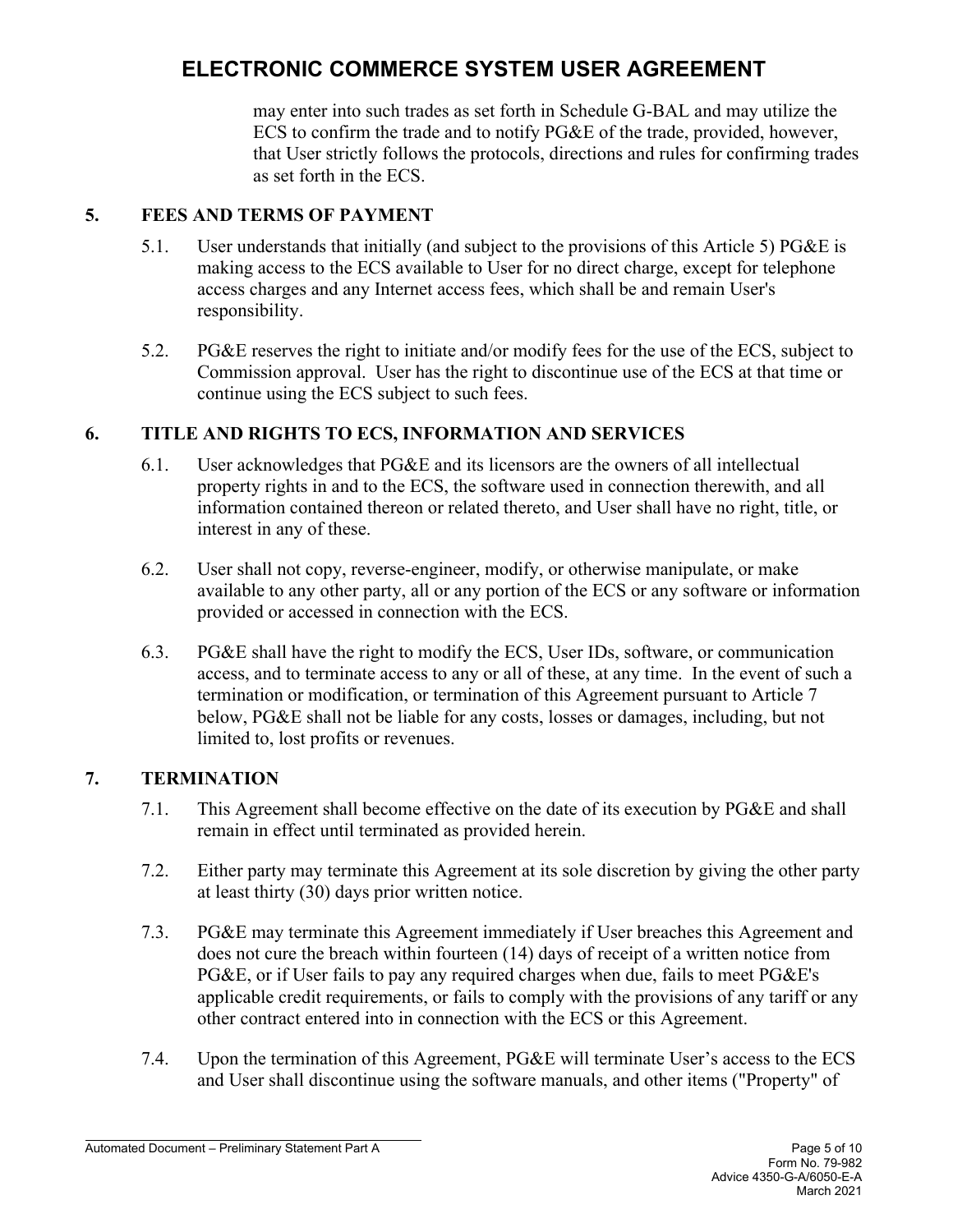PG&E or third parties) in User's possession and shall destroy all such Property, if any is in User's possession.

7.5. The provisions of Paragraphs 7.3 and 7.4, and Articles 6, 8 and 10 shall survive termination of this Agreement by either party; and all articles or paragraphs of this Agreement which by their nature are intended to survive termination or expiration of this Agreement shall also survive. This Agreement shall also remain in effect with respect to any transactions effected prior to such termination.

#### **8. DISCLAIMER OF WARRANTIES, LIMITATION OF LIABILITY AND INDEMNIFICATION**

- 8.1. PG&E DOES NOT REPRESENT OR WARRANT THAT THE ECS OR ITS USE WILL BE UNINTERRUPTED OR FREE OF DEFECTS, ERRORS OR MALFUNCTIONS, OR THAT DEFECTS WILL BE CORRECTED, OR THAT THE ECS OR THE SERVER THAT MAKES IT AVAILABLE, ARE FREE OF VIRUSES OR OTHER HARMFUL COMPONENTS. PG&E DOES NOT WARRANT OR REPRESENT THAT THE USE OR THE RESULTS OF THE USE OF THE ECS OR THE TRANSACTIONS MADE AVAILABLE AS PART OF THE ECS WILL BE CORRECT, ACCURATE, TIMELY, OR OTHERWISE RELIABLE.
- 8.2. USER UNDERSTANDS, AND ACCEPTS THAT (i) PG&E MAKES NO WARRANTY WHATSOEVER TO USER REGARDING THE ECS OR ITS AVAILABILITY OR THE RESULTS OF USER'S USE OF THE ECS, OR REGARDING ANY INFORMATION USED OR ACCESSED IN CONNECTION THEREWITH; AND (ii) THE ECS IS PROVIDED BY PG&E ON AN "AS IS" BASIS AT USER'S SOLE RISK, AND PG&E EXPRESSLY DISCLAIMS ANY AND ALL WARRANTIES (WHETHER EXPRESS, IMPLIED, OR STATUTORY), INCLUDING THE WARRANTIES OF MERCHANTABILITY, NONINFRINGEMENT, FITNESS FOR A PARTICULAR PURPOSE AND SATISFACTORY QUALITY*.*
- 8.3. USER UNDERSTANDS AND AGREES THAT PG&E SHALL NOT BE LIABLE TO USER OR TO ANYONE BRINGING A CLAIM AS A RESULT OF OR IN CONNECTION WITH USER'S USE OF THE ECS (OR OF ANY SOFTWARE, INFORMATION OR OTHER ITEMS RELATING THERETO), FOR: (i) ANY LOSSES OR DAMAGES WHATSOEVER INCLUDING, BUT NOT LIMITED TO, DIRECT, INDIRECT, SPECIAL, COMPENSATORY, INCIDENTAL OR CONSEQUENTIAL DAMAGES INCLUDING, BUT NOT LIMITED TO, LOSS OF DATA, LOSS OF BUSINESS, REVENUE OR PROFITS OR FAILURE TO REALIZE SAVINGS OR ANY OTHER ECONOMIC OR COMMERCIAL LOSS OF ANY KIND, OR (ii) ANY CLAIM OR DAMAGES RESULTING FROM A CLAIM AGAINST THE USER BY ANY THIRD PARTY, ARISING IN ANY WAY IN CONNECTION WITH THIS AGREEMENT, OR USER'S USE OF THE ECS, WHETHER BASED IN CONTRACT, TORT (INCLUDING NEGLIGENCE), STRICT LIABILITY, WARRANTY OR OTHERWISE, AND WHETHER OR NOT SUCH DAMAGES ARE FORESEEABLE. THE TOTAL CUMULATIVE LIABILITY OF PG&E AND THIRD-PARTY SOFTWARE LICENSORS UNDER OR ARISING FROM THIS AGREEMENT, IF ANY, SHALL IN NO EVENT EXCEED AN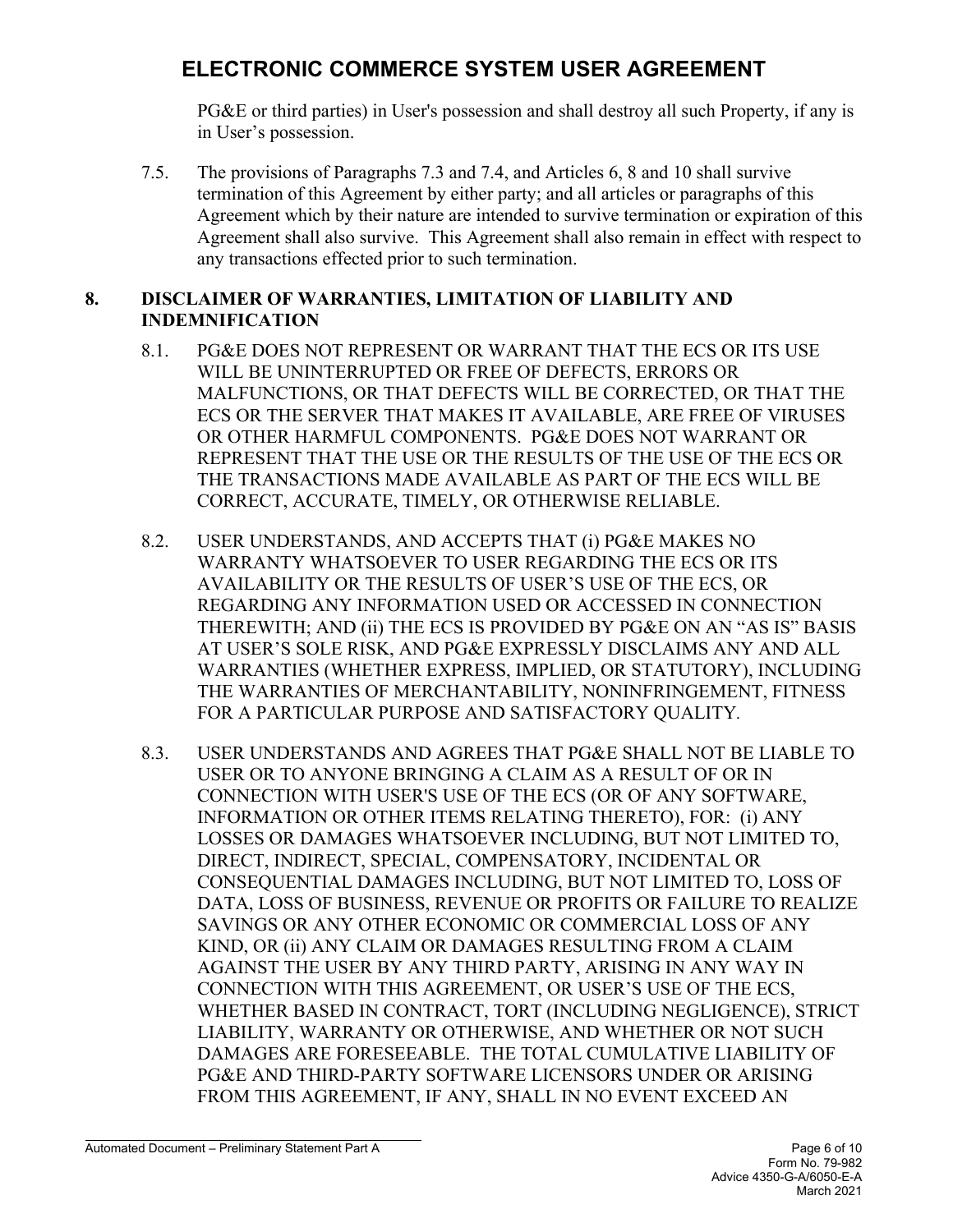AMOUNT EQUAL TO THE AVERAGE CHARGE PAID BY USER TO PG&E FOR A SINGLE DAY'S GAS TRANSPORTATION TRANSACTIONS DURING THE TWELVE (12) MONTHS PERIOD PRIOR TO THE DATE ON WHICH THE CAUSE OF ACTION AROSE, OR \$10,000 (TEN THOUSAND DOLLARS), WHICHEVER IS THE LESSER AMOUNT.

- 8.4. User shall hold harmless, protect, defend and indemnify PG&E from and against any and all claims, actions, demands, suits, judgments, damages, losses, costs, including attorneys' fees, and liabilities resulting from or arising out of or in connection with (i) use of or access to the ECS or to any software, information, data (or other items relating thereto) by User, or by any person obtaining access to the ECS through User or a User ID, whether or not User has authorized such access; or (ii) any breach by User of any terms or conditions of this Agreement; or (iii) any act or omission, or willful misconduct of User, its officers, agents or employees or any person obtaining access to the ECS through User (whether or not User has authorized such access) in the performance of this Agreement or the use of the ECS regardless of any negligence of PG&E, whether active or passive; or (iv) any actions taken or not taken by User based on its access to or use of the ECS.
- 8.5. As used in this Article 8, "PG&E" shall include the directors, officers, employees and agents of PG&E.

#### **9. VIRUSES**

Each party agrees to make reasonable efforts to notify the other promptly if there is any indication that its own computer systems, or any part thereof, have come into contact with any "computer virus." The term "computer virus" as used herein shall mean any computer software program or portion of a program that is foreign to the host computer system and has been introduced into the host computer system without the knowing consent of the operator of the ECS including without limitation a virus received over the Internet*.*

#### **10. SYSTEM OR SOFTWARE MALFUNCTIONS**

If User is notified or in any other way becomes aware of a malfunction, failure or stoppage of the ECS, related software, or the operation of either of these, User agrees to use conventional methods of communication, such as facsimile transmissions, to conduct the business for which the ECS is intended, for as long as the malfunction, failure or stoppage continues to exist.

### **11. MISCELLANEOUS PROVISIONS**

11.1. Force Majeure: Neither PG&E nor User shall be considered in default in the performance of its obligations under this Agreement, except obligations to make payments hereunder when due, to the extent that the performance of any such obligation is prevented or delayed by any cause, existing or future, which is beyond the reasonable control of the affected party. For purposes of this Agreement, events beyond the reasonable control of a party shall include, but not be limited to, failures or malfunctions of the ECS or of any hardware or software used in connection therewith or furnished pursuant to this Agreement (including third-party software and software owned and/or operated by PG&E).

Automated Document – Preliminary Statement Part A **Page 7** of 10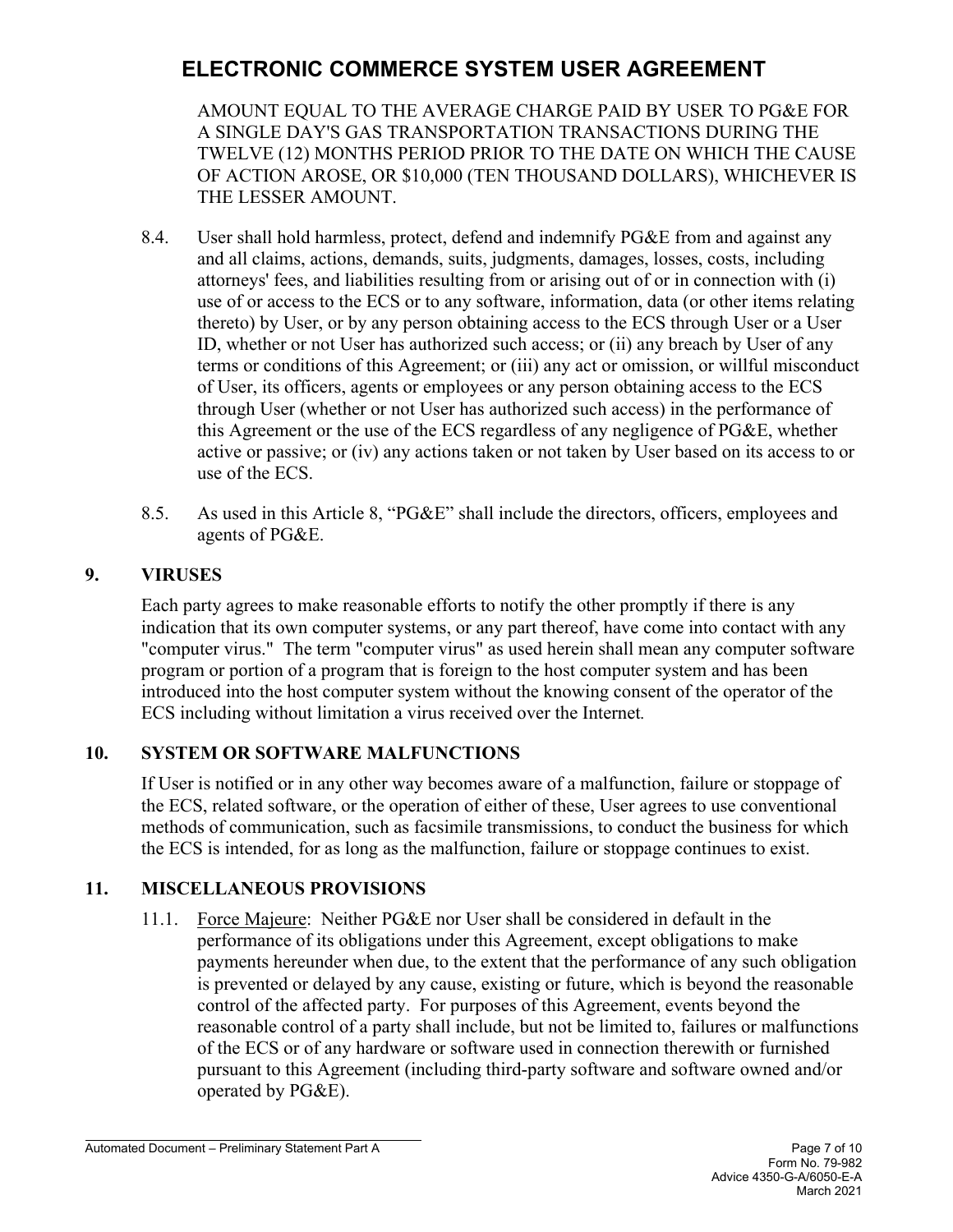- 11.2. Assignment and Delegation: User acknowledges and agrees that PG&E has extended access to the ECS to User because of the specific business relationship between User and PG&E, and in some cases because of User's particular credit history. This Agreement may not be assigned by User without the prior written consent of PG&E.
- 11.3. Choice of Law: User agrees that the laws of the State of California, without giving effect to choice of law provisions, shall govern the interpretation and enforcement of this Agreement.
- 11.4. Dispute Resolution: Any dispute arising under or related to this Agreement, which dispute cannot be settled by the parties within a reasonable time, may be submitted by either Party to binding arbitration in accordance with the rules of the American Arbitration Association. All disputes to be arbitrated shall be decided by one arbitrator to be appointed by the parties. If the parties fail to agree upon an arbitrator within thirty (30) days after written notice of arbitration has been given by either party to the other, the presiding judge of the Superior Court of the State of California and for the City and County of San Francisco shall appoint an arbitrator upon the request of either party. Venue for arbitration will be the City and County of San Francisco, California. The decision of the arbitrator shall be final and binding upon the parties hereto and judgment thereon may be entered in any court of competent jurisdiction. The cost of the arbitrator shall be borne equally by User and PG&E. Nothing contained in this paragraph 11.4 shall preclude either party from seeking equitable relief or remedies in a court of competent jurisdiction. In reaching a decision herein, arbitrator shall adhere to and apply substantive California law.

User agrees that for any violation of any provision of this Agreement, a restraining order and/or injunction may be issued against User.

- 11.5. No Waiver: No waiver, by either PG&E or User, of any default by the other in the performance of any provision of this Agreement shall operate as a waiver of any continuing or future default, whether of a like or different character.
- 11.6. Notices: Except as otherwise required by law, all notices relating to this Agreement, including notices of arbitration and notifications pursuant to paragraph 4.1.1, shall be in writing and given by means of personal delivery, facsimile transmission, mail (with return receipt requested) or e-mail with read receipt verification. Any notice given as stated in this paragraph 11.6 shall be deemed duly given as follows: upon delivery, if delivered personally; upon transmission, if sent by facsimile; on the date of receipt, if sent by mail, return receipt requested or upon receipt if sent via e-mail. All notices shall be addressed, and sent to the addresses or facsimile numbers, as set forth below: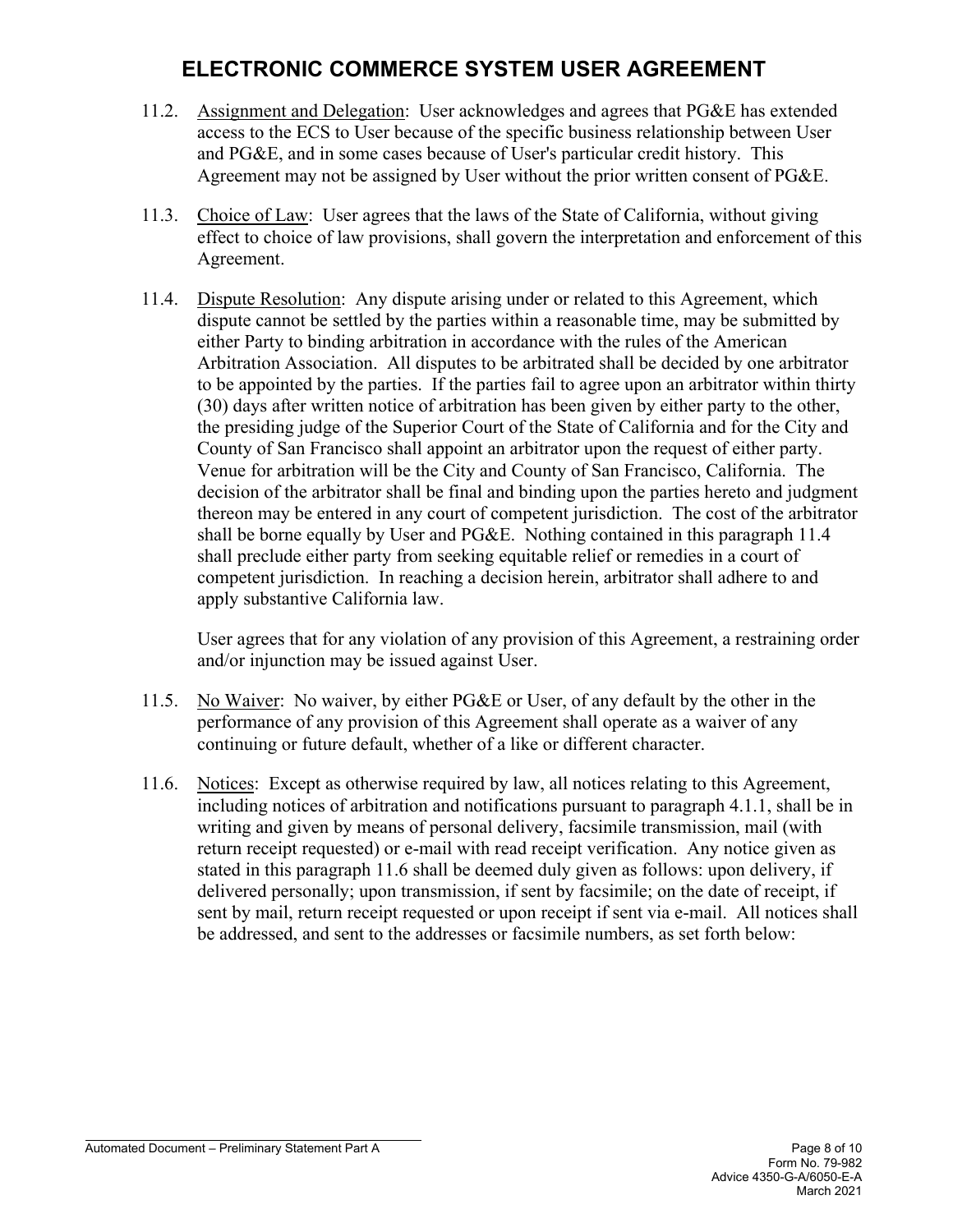| <b>USER:</b>                      | PG&E:                            |
|-----------------------------------|----------------------------------|
| Company                           | Pacific Gas and Electric Company |
| Address 1                         | (Department)                     |
| City, State, Zip code             | (Mailing Address)                |
| Address 2                         | (Mailing Address)                |
| City, State, Zip code             | (City, State and Zip Code)       |
| Attention: (first name last name) |                                  |
|                                   |                                  |
| Fax $No.$ :                       | Fax No.: (XXX) XXX-XXXX          |
| Telephone No.:                    | Telephone No.: (xxx) xxx-xxxx    |
| e-mail Address:                   | e-mail Address: xxxxxx@pge.com   |

The parties may change their addresses, or any part thereof, by a notice pursuant to this paragraph 11.6.

#### **12. CAPTIONS**

All captions, titles, subject headings, and similar items are provided for the purpose of reference and convenience and are not intended to affect the meaning or interpretation of the content or scope of this Agreement.